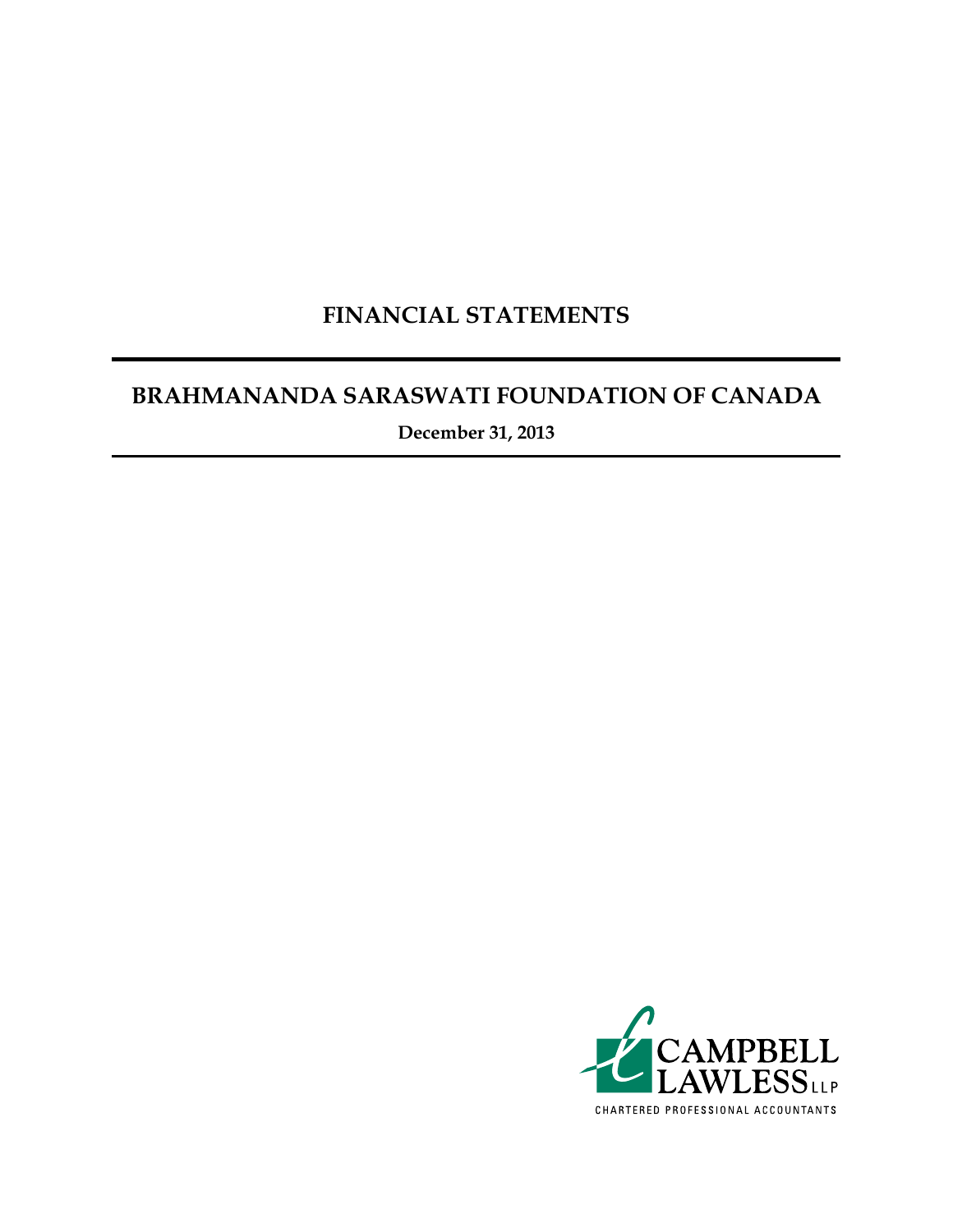### **Brahmananda Saraswati Foundation of Canada**

## **CONTENTS**

December 31, 2013

|                                     | Page |
|-------------------------------------|------|
| <b>INDEPENDENT AUDITOR'S REPORT</b> |      |
| <b>FINANCIAL STATEMENTS</b>         |      |
| Statement of financial position     | 3    |
| Statement of changes in net assets  | 4    |
| Statement of operations             | 5    |
| Statement of cash flows             | 6    |
| Notes to financial statements       |      |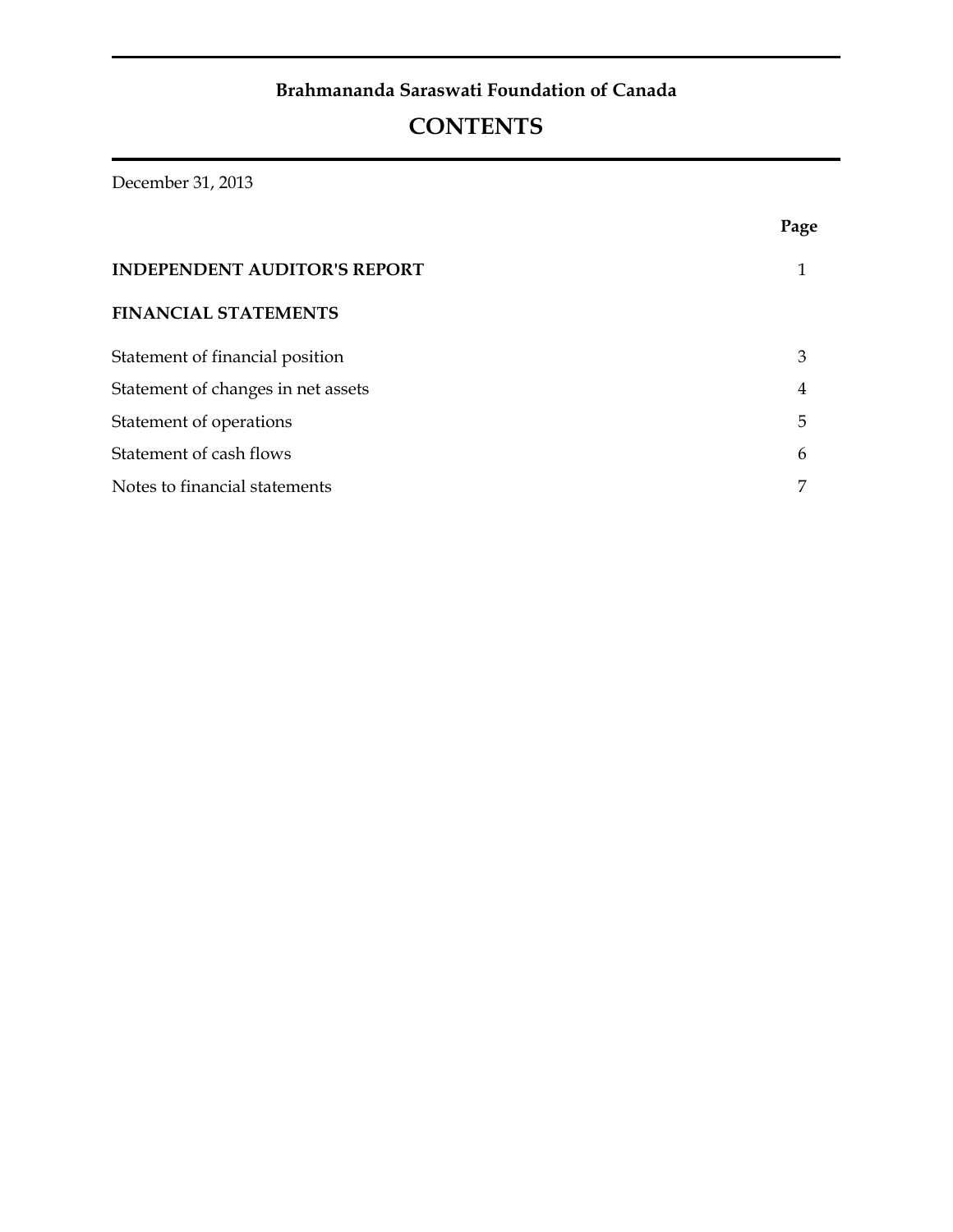

Brian J. Quinlan, CPA, CA Ann M. Donohue, CPA, CA Ryan Knight, CPA, CA

### **INDEPENDENT AUDITOR'S REPORT**

To the members of **Brahmananda Saraswati Foundation of Canada**:

We have audited the accompanying financial statements of **Brahmananda Saraswati Foundation of Canada**, which comprise the statement of financial position as at December 31, 2013 and the statements of changes in net assets, operations and cash flows for the year then ended and a summary of significant accounting policies and other explanatory information.

### *Management's Responsibility for the Financial Statements*

Management is responsible for the preparation of these financial statements in accordance with Canadian accounting standards for not-for-profit organizations, and for such internal control as management determines is necessary to enable the preparation of financial statements that are free from material misstatement, whether due to fraud or error.

#### *Auditor's Responsibility*

Our responsibility is to express an opinion on these financial statements based on our audit. We conducted our audit in accordance with Canadian generally accepted auditing standards. Those standards require that we comply with ethical requirements and plan and perform the audit to obtain reasonable assurance about whether the financial statements are free from material misstatement.

An audit involves performing procedures to obtain audit evidence about the amounts and disclosures in the financial statements. The procedures selected depend on the auditor's judgement, including the assessment of the risks of material misstatement of the financial statements, whether due to fraud or error. In making those risk assessments, the auditor considers internal control relevant to the entity's preparation and fair presentation of the financial statements in order to design audit procedures that are appropriate in the circumstances, but not for the purpose of expressing an opinion on the effectiveness of the entity's internal control. An audit also includes evaluating the appropriateness of accounting policies used and the reasonableness of accounting estimates made by management, as well as evaluating the overall presentation of the financial statements.

*......continued*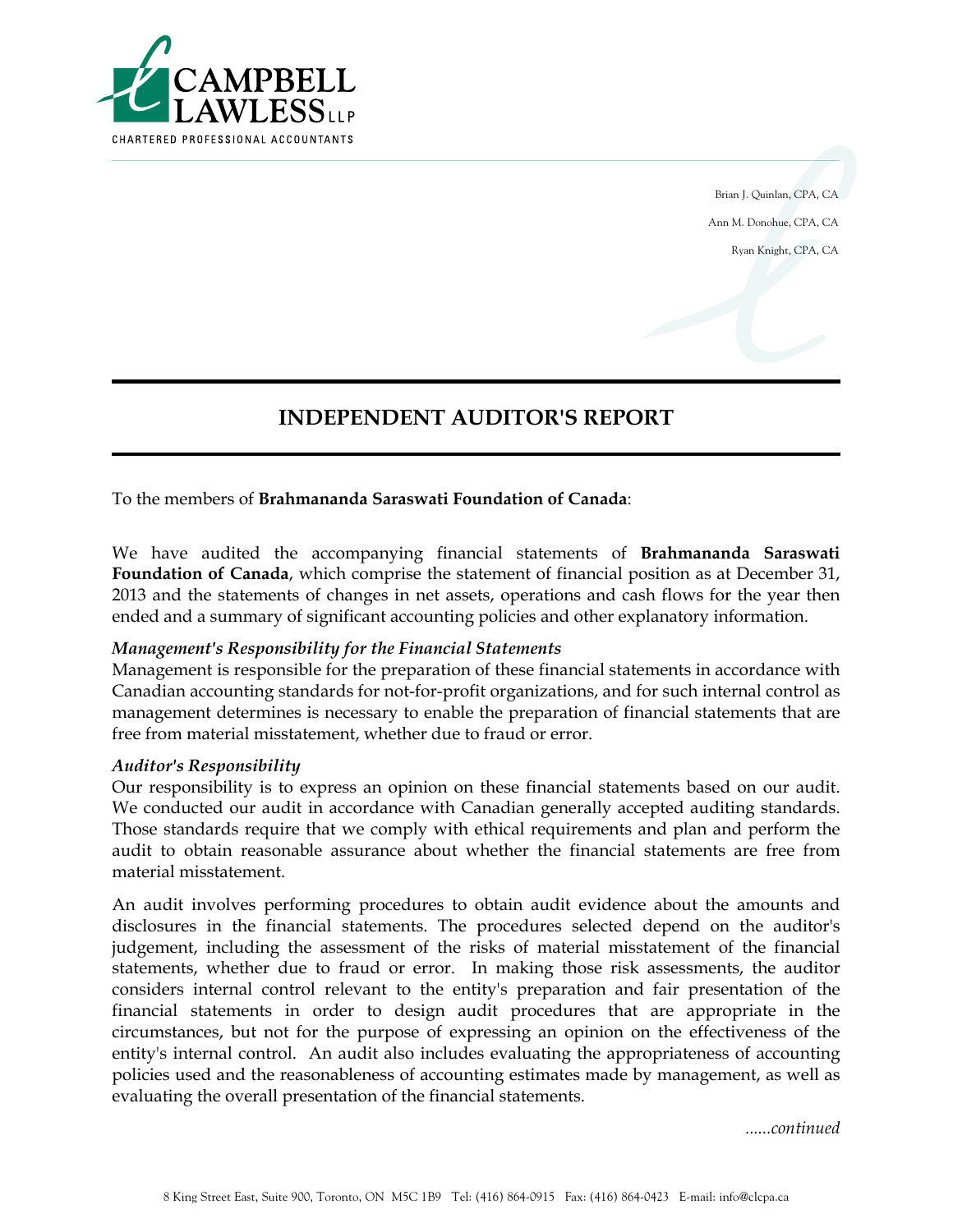### **INDEPENDENT AUDITOR'S REPORT (continued)**

We believe that the audit evidence we have obtained is sufficient and appropriate to provide a basis for our audit opinion.

### *Basis for Qualified Opinion*

In common with many charitable organizations, the Foundation derives revenue from donations, the completeness of which is not susceptible to satisfactory audit verification. Accordingly, our verification of these revenues was limited to the amounts recorded in the records of the Foundation and we were not able to determine whether any adjustments might be necessary to donation revenue, excess (deficiency) of revenue over expenses, assets and net assets.

### *Qualified Opinion*

In our opinion, except for the possible effects of the matter described in the Basis for Qualified Opinion paragraph, if any, the financial statements present fairly, in all material respects, the financial position of **Brahmananda Saraswati Foundation of Canada** as at December 31, 2013 and its financial performance and its cash flows for the year then ended in accordance with Canadian accounting standards for not-for-profit organizations.

### *Other matter*

The corresponding figures for the prior year were not subject to audit or review.

Campbell Lawless LLP

Toronto, Ontario Chartered Professional Accountants September 18, 2014 Licensed Public Accountants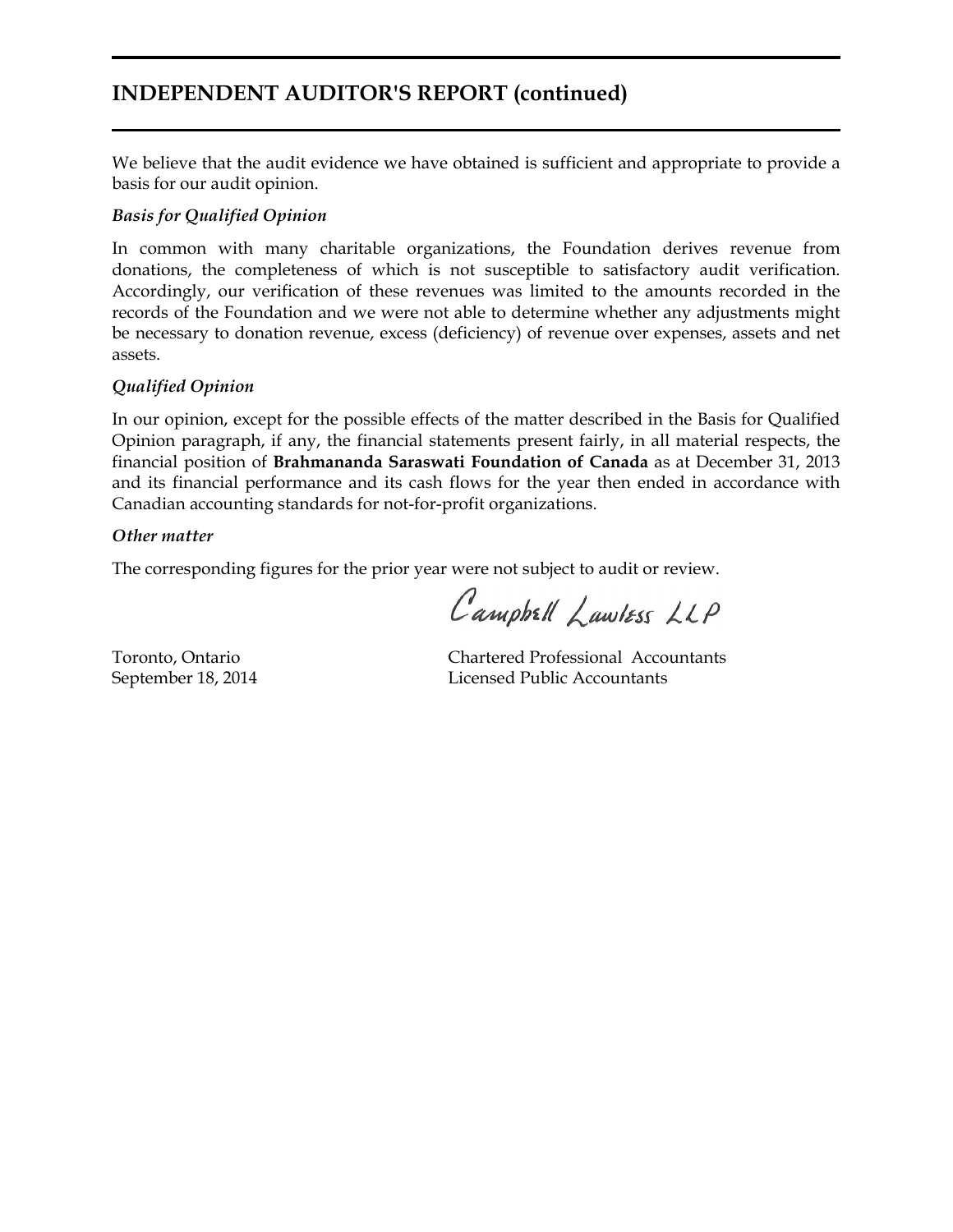## **Brahmananda Saraswati Foundation of Canada STATEMENT OF FINANCIAL POSITION**

| 2013<br>\$ | Unaudited<br>2012<br>\$  |
|------------|--------------------------|
|            |                          |
|            |                          |
|            |                          |
|            | 50,326                   |
| 60,430     | 50,326                   |
|            |                          |
|            |                          |
|            | 1,356                    |
|            | 50,613                   |
|            | 9,000                    |
|            |                          |
| 15,500     | 60,969                   |
|            |                          |
| 44,930     | (10, 643)                |
| 60,430     | 50,326                   |
|            | 60,430<br>6,500<br>9,000 |

*see accompanying notes*

On behalf of the Board:

Director Director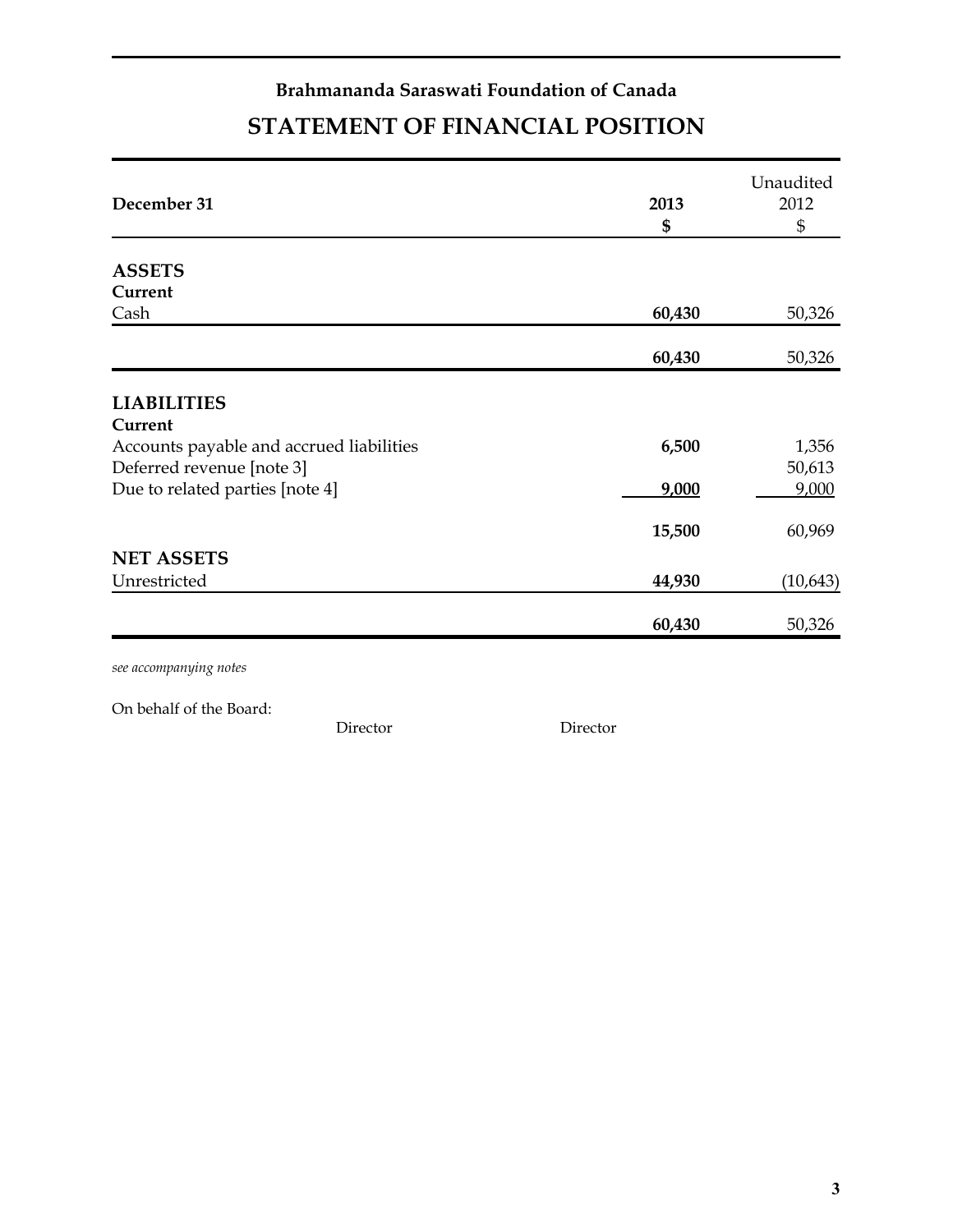# **Brahmananda Saraswati Foundation of Canada STATEMENT OF CHANGES IN NET ASSETS**

| Year ended December 31                                                                          | 2013<br>S           | Unaudited<br>2012  |
|-------------------------------------------------------------------------------------------------|---------------------|--------------------|
| <b>Balance</b> , beginning of year<br>Excess (deficiency) of revenue over expenses for the year | (10, 643)<br>55,573 | (5,746)<br>(4,897) |
| <b>Balance</b> , end of year                                                                    | 44,930              | (10, 643)          |

*see accompanying notes*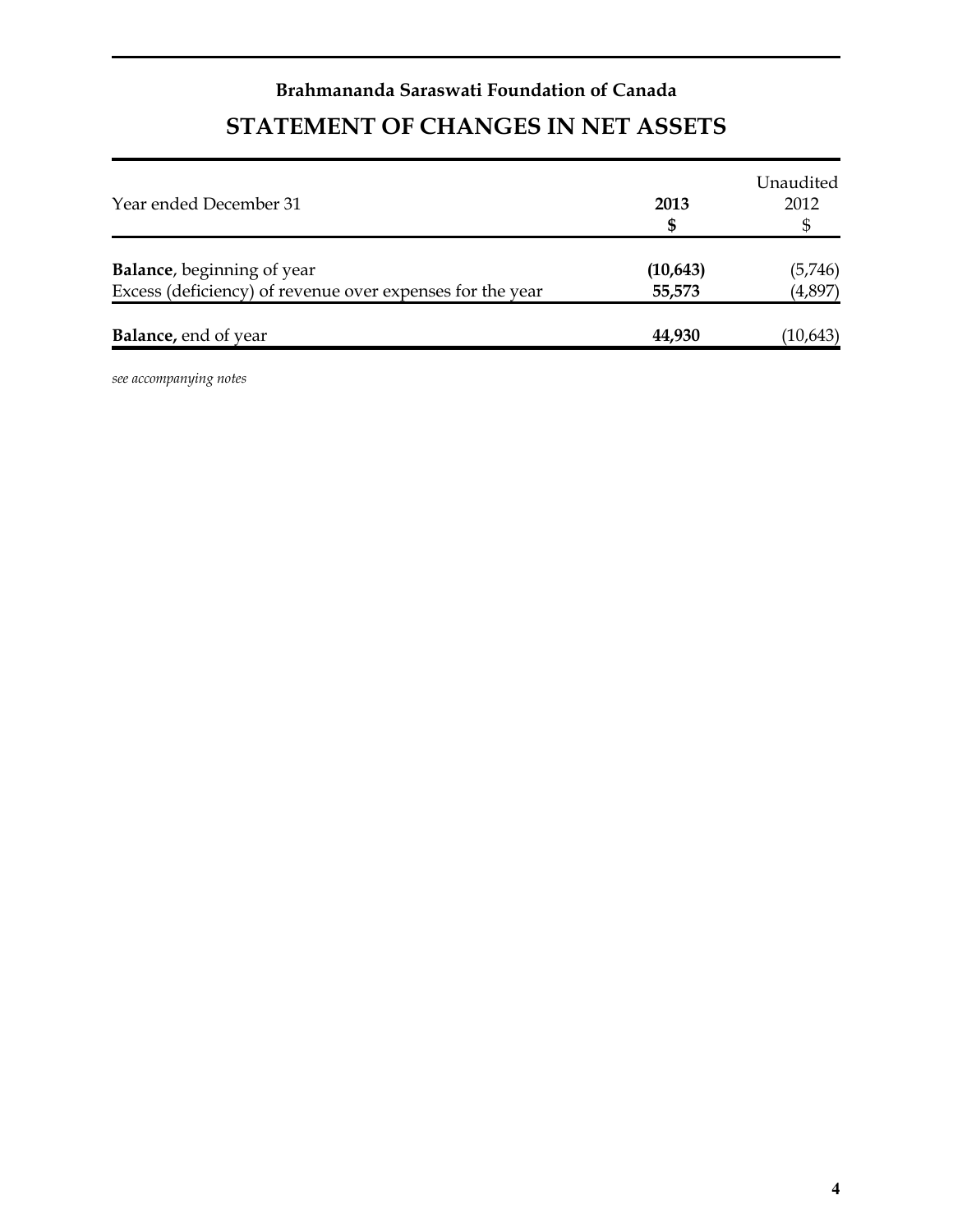## **Brahmananda Saraswati Foundation of Canada STATEMENT OF OPERATIONS**

| Year ended December 31                                    | 2013<br>\$     | Unaudited<br>2012<br>\$ |
|-----------------------------------------------------------|----------------|-------------------------|
| Revenue                                                   |                |                         |
| Donations [note 5]                                        | <u>728,309</u> | 16,271                  |
| <b>Expenses</b>                                           |                |                         |
| Charitable activities expenditures                        | 645,485        |                         |
| Fundraising                                               | 12,644         | 12,204                  |
| Professional fees                                         | 7,646          | 4,768                   |
| Bank and credit card fees                                 | 5,583          | 2,595                   |
| Insurance                                                 | 695            | 695                     |
| Office                                                    | 683            | 906                     |
|                                                           | 672,736        | 21,168                  |
| Excess (deficiency) of revenue over expenses for the year | 55,573         | (4,897                  |

*see accompanying notes*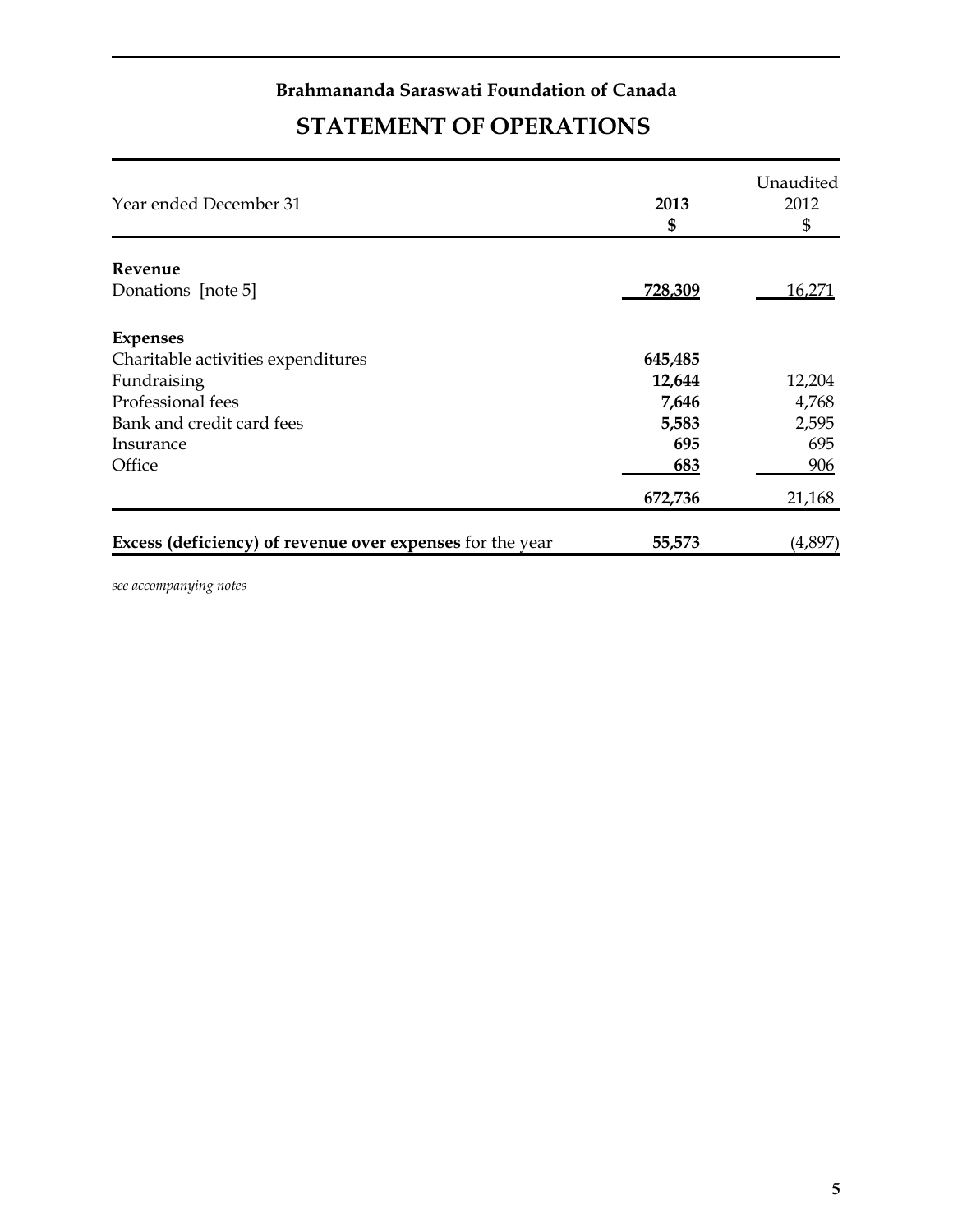## **Brahmananda Saraswati Foundation of Canada STATEMENT OF CASH FLOWS**

| Year ended December 31                                          | 2013<br>\$ | Unaudited<br>2012<br>\$ |
|-----------------------------------------------------------------|------------|-------------------------|
| <b>CASH FROM OPERATING ACTIVITIES</b>                           |            |                         |
| Excess (deficiency) of revenue over expenses for the year       | 55,573     | (4,897)                 |
| Changes in non-cash working capital items:                      |            |                         |
| (Increase) decrease in prepaid expenses                         |            | 271                     |
| Increase (decrease) in accounts payable and accrued liabilities | 5,144      | 1,356                   |
| Increase (decrease) in due to related parties                   |            | (2,250)                 |
| Increase (decrease) in deferred revenuE                         | (50,613)   | 50,613                  |
| Change in cash during the year                                  | 10,104     | 45,093                  |
| Cash, beginning of year                                         | 50,326     | 5,233                   |
| Cash, end of year                                               | 60,430     | 50,326                  |

*see accompanying notes*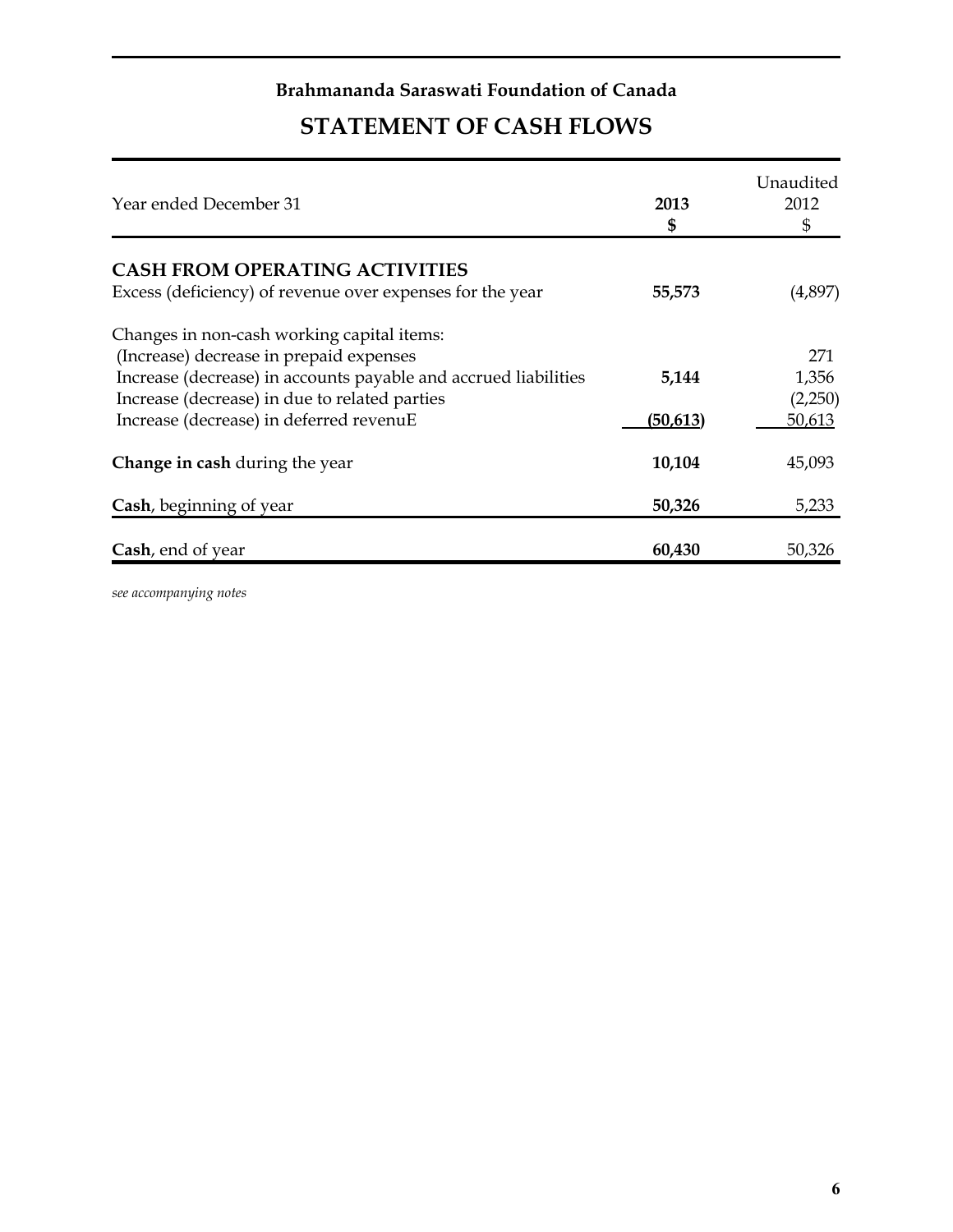# **Brahmananda Saraswati Foundation of Canada NOTES TO FINANCIAL STATEMENTS**

December 31, 2013

### **1. PURPOSE OF THE ORGANIZATION**

Brahmananda Saraswati Foundation of Canada (the "Foundation") operates to teach the Vedas and Vedic Science, teach the Sanskrit language and literature and teach Vedic culture including art, architecture, literature, music and performances.

The Foundation was incorporated on June 14, 2010 as a corporation without share capital under the Canada Corporations Act. The Foundation is a registered charity under the Income Tax Act (Canada) and is therefore exempt from income taxes.

### **2. SIGNIFICANT ACCOUNTING POLICIES**

### **Revenue recognition**

The Foundation follows the deferral method of accounting for contributions. Unrestricted contributions are recognized as revenue when received or receivable if the amount to be received can be reasonably estimated and collection is reasonably assured. Restricted contributions are recognized as revenue in the year in which the related expenses are incurred.

### **Contributed services**

Fulfilling the mandate of the Foundation is dependent on the voluntary donation of services of many members and others. As these services would not otherwise be purchased by the Foundation and because of the difficulty in determining their value, contributed services are not recorded in these financial statements.

### **Financial instruments**

The Foundation initially measures its financial assets and liabilities at fair value, except for certain non-arm's length transactions. The Foundation subsequently measures all its financial assets and liabilities at amortized cost.

Financial assets and liabilities measured at amortized cost include cash, accounts payable and accrued liabilities and amounts due to related parties.

### *Impairment*

Financial assets measured at amortized cost are assessed for indicators of impairment. When there is indication of an impairment, the carrying amount of the asset is reduced directly or through the use of an allowance account. The amount of the reduction is recognized in the statement of operations. A previously recognized impairment loss may be reversed to the extent of the improvement, directly or by adjusting the allowance account, provided it is no greater than the amount that would have been reported at the date of the reversal had the impairment not been recognized previously. The amount of the reversal is recognized in the statement of operations.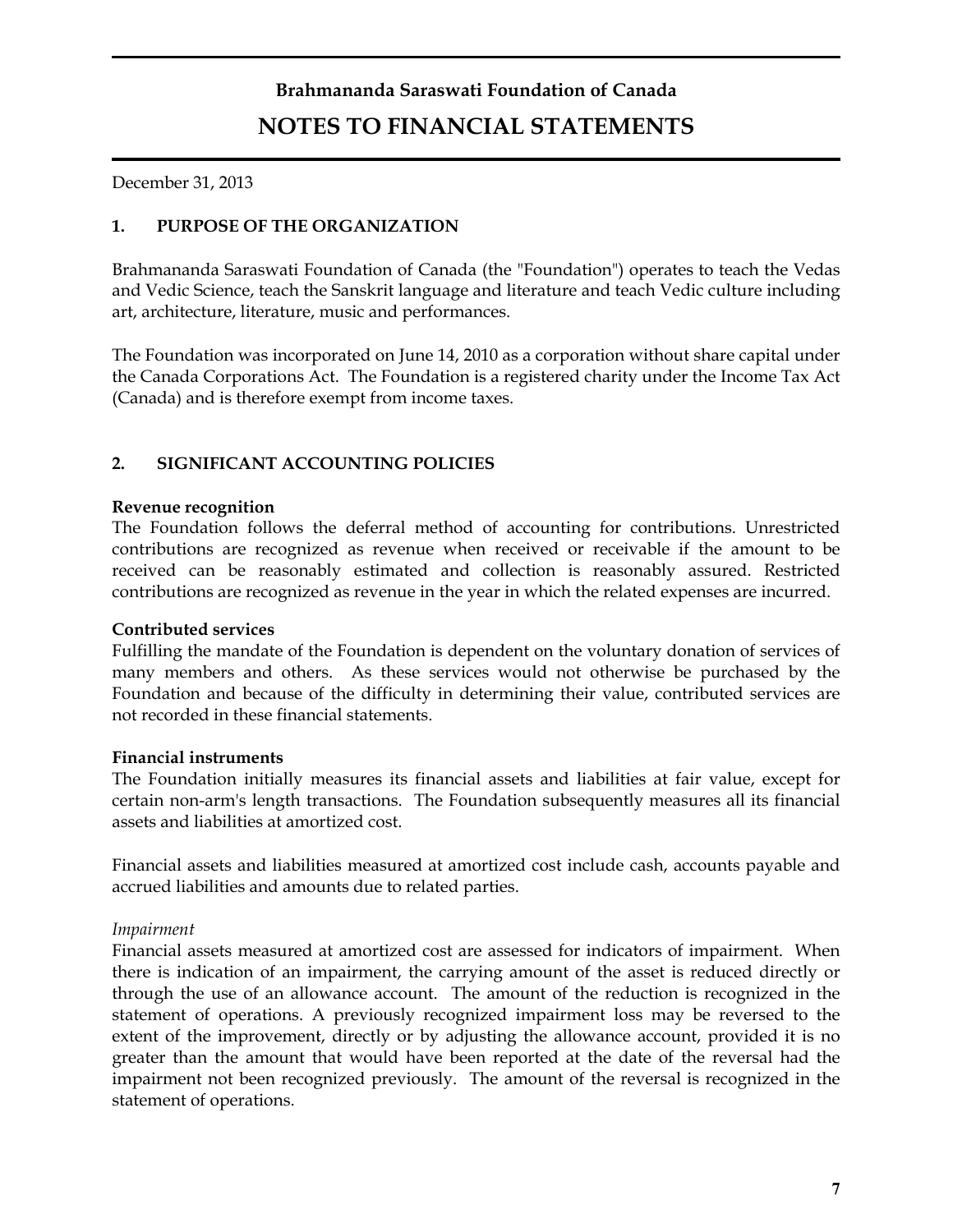# **Brahmananda Saraswati Foundation of Canada NOTES TO FINANCIAL STATEMENTS**

December 31, 2013

### **3. DEFERRED REVENUE**

Deferred revenue represents unexpended externally restricted funds.

|                                                | 2013       | Unaudited<br>2012 |
|------------------------------------------------|------------|-------------------|
|                                                | \$         |                   |
| <b>Balance</b> , beginning of year             | 50,613     | NIL               |
| Add: amounts received in the year              | 122,143    | 50,613            |
| Less: amount recognized as revenue in the year | (172, 756) |                   |
|                                                |            |                   |
| <b>Balance</b> , end of year                   | <b>NIL</b> | 50,613            |

### **4. RELATED PARTY TRANSACTIONS**

Amounts due to (from) related parties consist of the following:

|                      | 2013<br>£6 | Unaudited<br>2012 |
|----------------------|------------|-------------------|
| Loans from directors | 9,000      | 9,000             |
|                      | 9,000      | 9,000             |

As at December 31, 2013, the statement of operations includes \$537,154 of donations received from directors of the Foundation.

These transactions are in the normal course of operations and are measured at the exchange amount, which is the amount of consideration established and agreed to by the related parties.